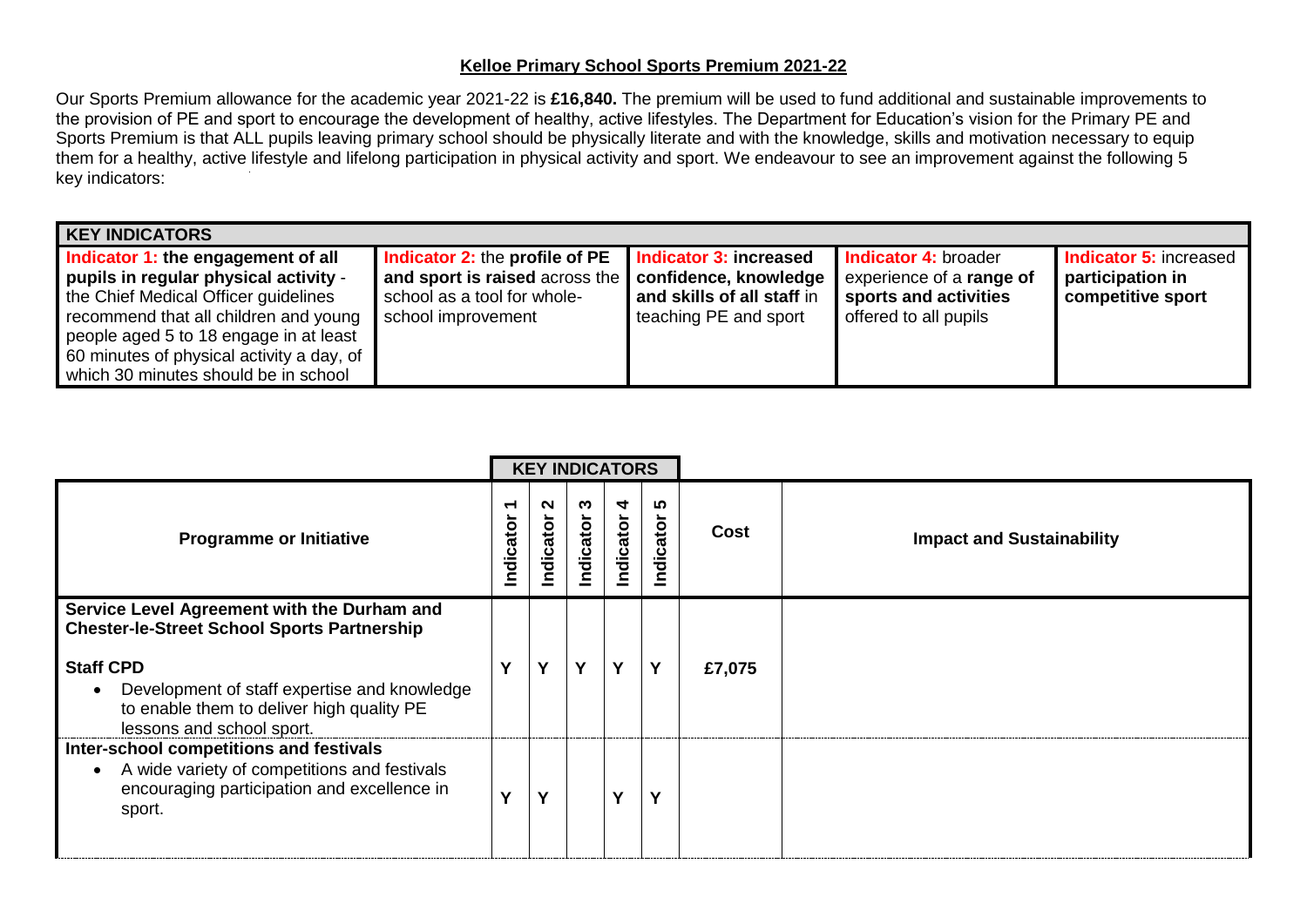| <b>Strategic support for HT and PE Subject Leader</b>                                             |   |   |   |   |   |  |
|---------------------------------------------------------------------------------------------------|---|---|---|---|---|--|
| working with a PE Specialist to strategically                                                     |   |   |   |   |   |  |
| plan and ensure that PE, sport and physical                                                       |   | Y | Y |   |   |  |
| activity is high quality and meets the needs of<br>the pupils in the school.                      |   |   |   |   |   |  |
| <b>Gifted &amp; talented support</b>                                                              |   |   |   |   |   |  |
| Opportunities for Year 5 and Year 6 to develop                                                    | Y |   |   | Y |   |  |
| their sporting potential.                                                                         |   |   |   |   |   |  |
| <b>Online PE and sport resources</b>                                                              |   |   |   |   |   |  |
| Teaching and coaching resources to enhance                                                        |   | Y | Y |   |   |  |
| the delivery of PE and school sport.                                                              |   |   |   |   |   |  |
| Access to Active Bursts videos for the full                                                       |   |   |   |   |   |  |
| academic year (minimum of 15 routines) to be                                                      |   |   |   |   |   |  |
| accessed through the SSP website.                                                                 | Ý |   |   | Ý |   |  |
| Access to fun physical activity sessions than                                                     |   |   |   |   |   |  |
| can be done in classrooms/hall to encourage                                                       |   |   |   |   |   |  |
| students to be physically active.                                                                 |   |   |   |   |   |  |
| Judo programme                                                                                    |   |   |   |   |   |  |
| • A taster session for all pupils in the school with                                              | Y |   |   | Ý |   |  |
| links to a community club.                                                                        |   |   |   |   |   |  |
| <b>Intra-School Competitions and Personal Best</b>                                                |   |   |   |   |   |  |
| <b>Challenges</b>                                                                                 | Y |   |   | Y | Y |  |
| An online resource which provides competitive<br>opportunities within school and for individuals. |   |   |   |   |   |  |
| <b>Participation in the full Durham City Primary</b>                                              |   |   |   |   |   |  |
| Schools FA programme including access to                                                          |   |   |   |   |   |  |
| football leagues.                                                                                 | Ý |   |   | Ý | Y |  |
| • Allow students to attend and compete against                                                    |   |   |   |   |   |  |
| other schools in football                                                                         |   |   |   |   |   |  |
| Rounders curriculum support for Upper KS2                                                         |   |   |   |   |   |  |
| teachers from a PE Specialist.                                                                    |   |   |   |   |   |  |
| Development of staff expertise and knowledge                                                      | Y |   | Y | Y | Y |  |
| to enable them to deliver high quality PE                                                         |   |   |   |   |   |  |
| lessons and school sport.                                                                         |   |   |   |   |   |  |
| Inter-house sports programme                                                                      |   |   |   |   |   |  |
| Comprising 5 x half day competitions in school                                                    |   |   |   |   |   |  |
| which will be organised and delivered by SSP                                                      | Ý | Y |   | Y | Y |  |
| staff. All results will be collated by SSP staff for                                              |   |   |   |   |   |  |
| the school.                                                                                       |   |   |   |   |   |  |
|                                                                                                   |   |   |   |   |   |  |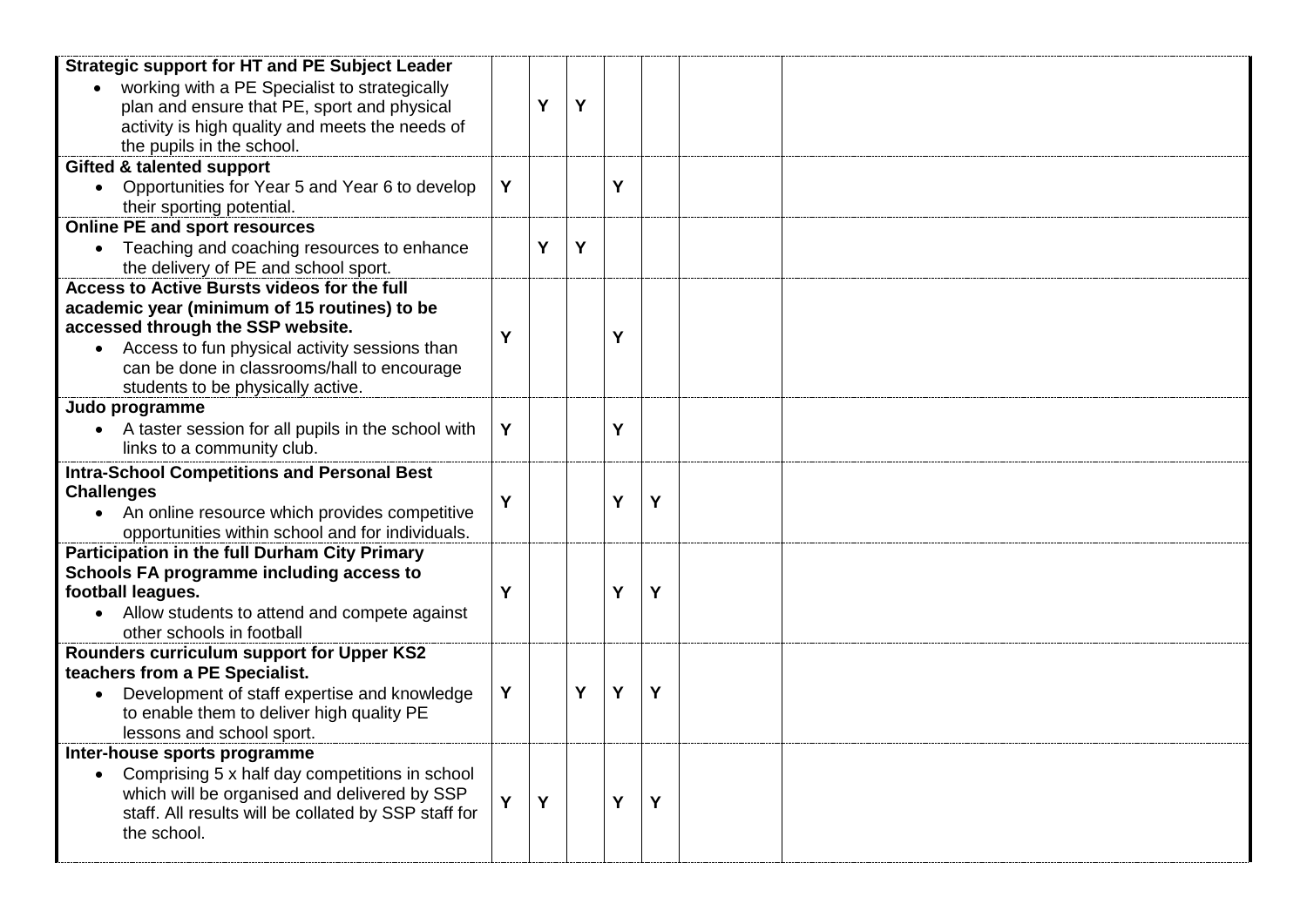| <b>Winter Fun Run</b>                                       |   |   |   |   |   |        |  |
|-------------------------------------------------------------|---|---|---|---|---|--------|--|
| • Fun run with physical activities built in with a          | Y | Y |   |   |   |        |  |
| festive theme.                                              |   |   |   |   |   |        |  |
| <b>Colour Run</b>                                           |   |   |   |   |   |        |  |
| Fun run with colour paint guns providing                    | Y | Y |   |   |   |        |  |
| obstacles for pupils                                        |   |   |   |   |   |        |  |
| <b>OAA/Team Building</b>                                    |   |   |   |   |   |        |  |
| 1 full day to develop children's OAA skills at<br>$\bullet$ |   |   |   |   |   |        |  |
| both KS1 and KS2.                                           |   |   |   |   |   |        |  |
| Provide children the opportunity to develop<br>$\bullet$    | Y |   | Y | Y |   |        |  |
| teambuilding and communication skills within                |   |   |   |   |   |        |  |
| outdoor physical activity challenges.                       |   |   |   |   |   |        |  |
| The day will be led by SSP staff and supported              |   |   |   |   |   |        |  |
| throughout the day by your Year 5/6 pupils                  |   |   |   |   |   |        |  |
| <b>Ultimate Frisbee</b>                                     |   |   |   |   |   |        |  |
| Development of staff expertise and knowledge<br>$\bullet$   | Y |   | Y | Y |   |        |  |
| to enable them to deliver high quality PE                   |   |   |   |   |   |        |  |
| lessons and school sport.                                   |   |   |   |   |   |        |  |
| <b>Archery</b>                                              |   |   |   |   |   |        |  |
| Development of staff expertise and knowledge<br>$\bullet$   |   |   |   |   |   |        |  |
| to enable them to deliver high quality PE                   |   |   |   |   |   |        |  |
| lessons and school sport.                                   |   |   |   |   |   |        |  |
| <b>Dodgeball</b>                                            |   |   |   |   |   |        |  |
| Development of staff expertise and knowledge                | Y |   | Y | Y |   |        |  |
| to enable them to deliver high quality PE                   |   |   |   |   |   |        |  |
| lessons and school sport.                                   |   |   |   |   |   |        |  |
| Cheerleading                                                |   |   |   |   |   |        |  |
| Development of staff expertise and knowledge<br>$\bullet$   | Ý |   | Y | Y |   |        |  |
| to enable them to deliver high quality PE                   |   |   |   |   |   |        |  |
| lessons and school sport.                                   |   |   |   |   |   |        |  |
| A 'Zumba Kids' morning                                      |   |   |   |   |   |        |  |
| Students get the opportunity to experience                  | Y |   | Y | Υ |   |        |  |
| different dance styles.                                     |   |   |   |   |   |        |  |
|                                                             |   |   |   |   |   |        |  |
| 12 hours of Balance Bike curriculum support for             |   |   |   |   |   |        |  |
| <b>EYFS &amp; KS1 students</b>                              | Y |   |   |   |   |        |  |
| • Help develop the skill of riding a bike.                  |   |   |   |   |   |        |  |
| <b>Transport</b>                                            |   |   |   |   |   |        |  |
| Transport to and from festivals to allow more               | Y |   |   | Y | Y | £1,500 |  |
| pupils to participate in inter-school competition.          |   |   |   |   |   |        |  |